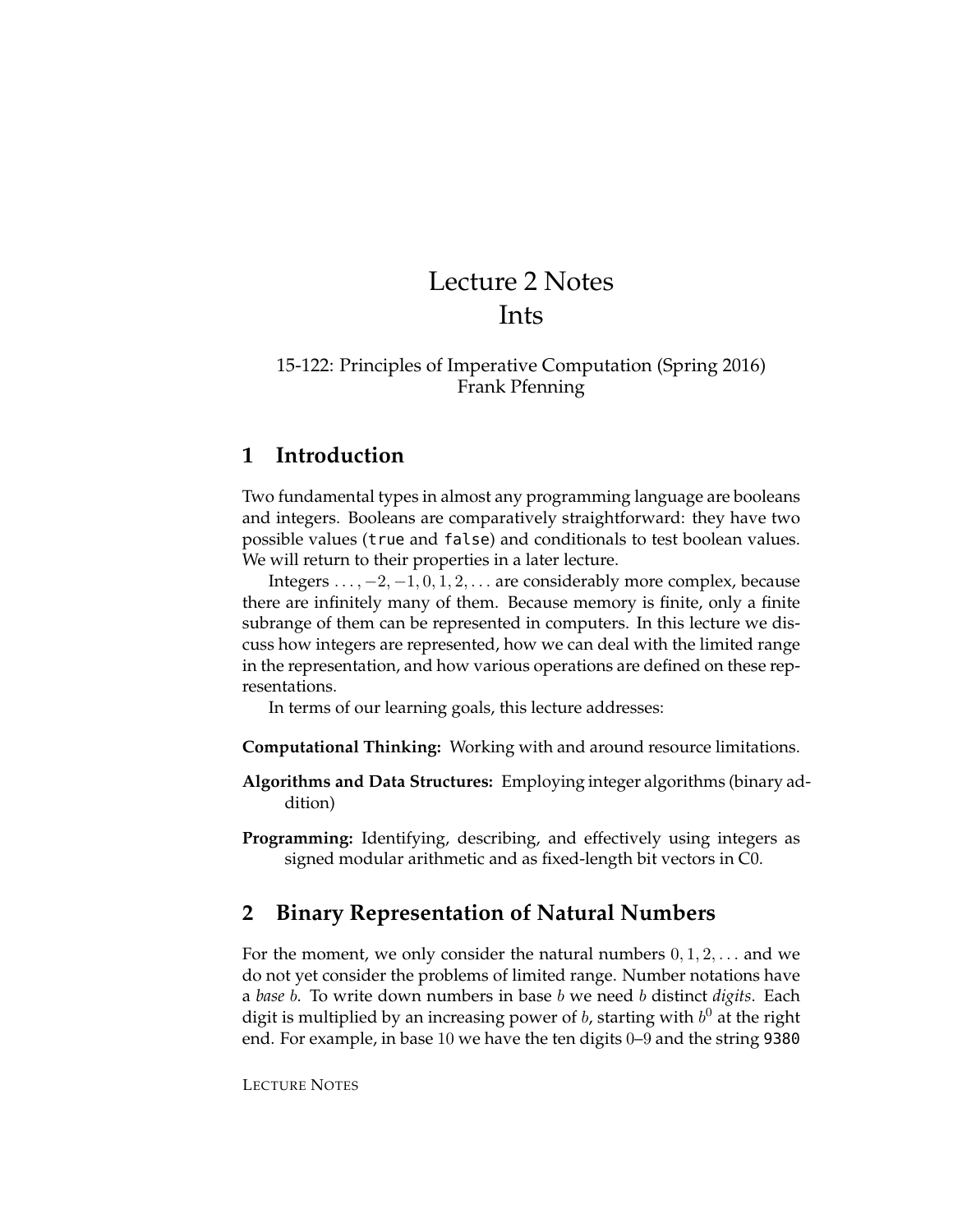represents the number  $9*10^3 + 3*10^2 + 8*10^1 + 0*10^0$ . We call numbers in base 10 *decimal numbers*. Unless it is clear from context that we are talking about a certain base, we use a subscript $_{[b]}$  to indicate a number in base  $b.$ 

In computer systems, two bases are of particular importance. *Binary numbers* use base 2, with digits 0 and 1, and *hexadecimal numbers* (explained more below) use base 16, with digits 0–9 and  $A-F$ . Binary numbers are so important because the basic digits, 0 and 1, can be modeled inside the computer by two different voltages, usually "off" for 0 and "on" for 1. To find the number represented by a sequence of binary digits we multiply each digit by the appropriate power of 2 and add up the results. In general, the value of an  $n$ -bit sequence

$$
b_{n-1} \dots b_1 b_0 \,_{[2]} = b_{n-1} 2^{n-1} + \dots + b_1 2^1 + b_0 2^0 = \sum_{i=0}^{n-1} b_i 2^i
$$

For example, 10011 $_{[2]}$  represents 1  $\ast$  2 $^4$  + 0  $\ast$  2 $^3$  + 0  $\ast$  2 $^2$  + 1  $\ast$  2 $^1$  + 1  $\ast$  2 $^0$  =  $16 + 2 + 1 = 19$ .

We can also calculate the value of a binary number in a nested way, exploiting Horner's rule for evaluating polynomials.

$$
10011_{[2]} = (((1 * 2 + 0) * 2 + 0) * 2 + 1) * 2 + 1 = 19
$$

In general, if we have an *n*-bit number with bits  $b_{n-1} \ldots b_0$ , we can calculate

$$
(\cdots((b_{n-1}*2+b_{n-2})*2+b_{n-3})*2+\cdots+b_1)*2+b_0
$$

For example, taking the binary number  $10010110_{[2]}$  write the digits from most significant to least significant, calculating the cumulative value from left to right by writing it top to bottom.

$$
1 = 1
$$
  
\n
$$
1 * 2 + 0 = 2
$$
  
\n
$$
2 * 2 + 0 = 4
$$
  
\n
$$
4 * 2 + 1 = 9
$$
  
\n
$$
9 * 2 + 0 = 18
$$
  
\n
$$
18 * 2 + 1 = 37
$$
  
\n
$$
37 * 2 + 1 = 75
$$
  
\n
$$
75 * 2 + 0 = 150
$$

Reversing this process allows us to convert a number into binary form. Here we start with the number and successively divide by two, calculating the remainder. At the end, the least significant bit is at the top.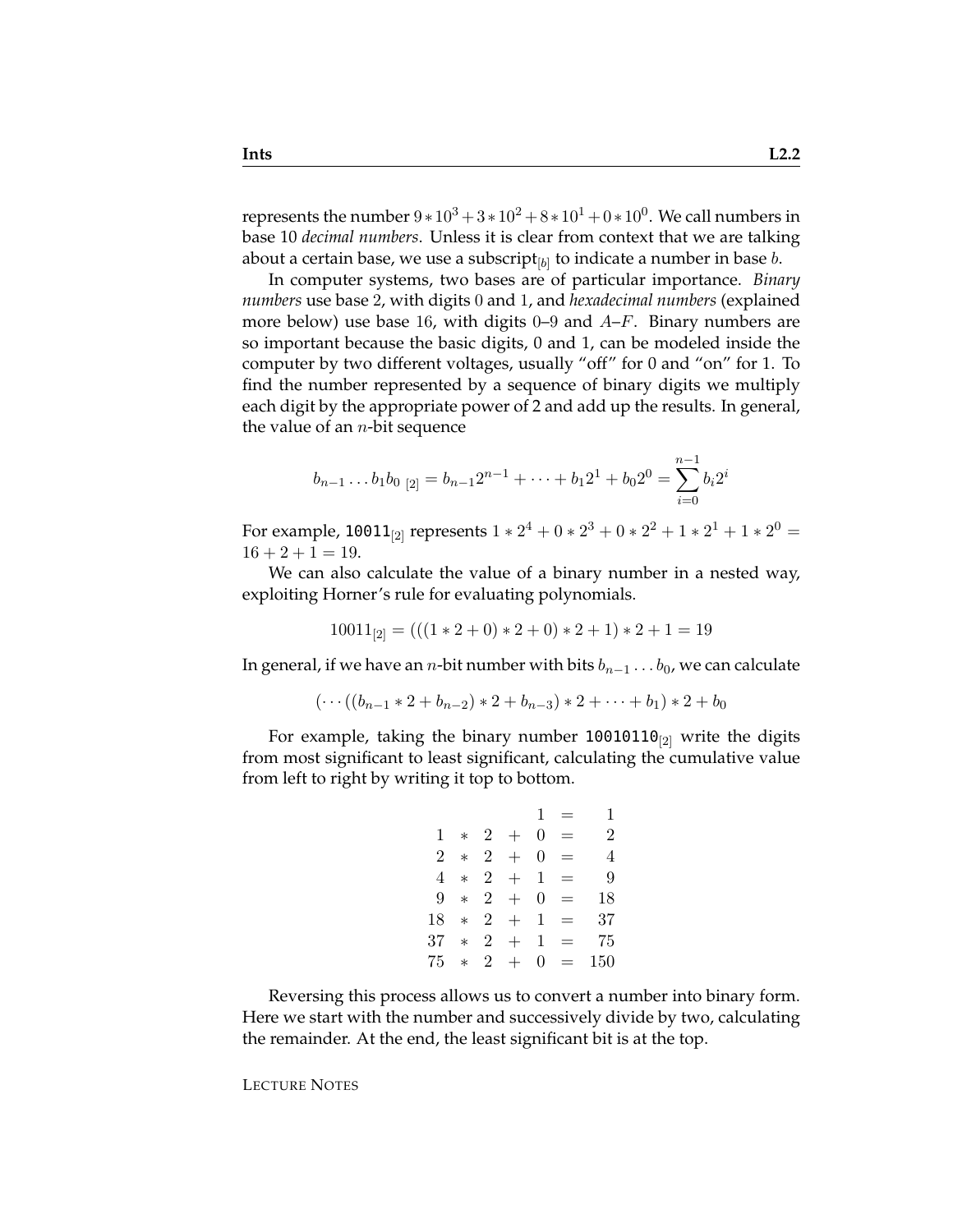For example, converting 198 to binary form would proceed as follows:

| 198 |          | $= 99$       |        |                | $\ast$ 2 + | 0 |
|-----|----------|--------------|--------|----------------|------------|---|
|     | $99 =$   | 49           | $\ast$ | $\overline{2}$ | $+$        | 1 |
| 49. | $=$      | 24           | $\ast$ |                | $2+$       | 1 |
| 24  | $\equiv$ | 12           |        | $* \t2 +$      |            | 0 |
| 12  | $=$ $-$  | 6            | $\ast$ | 2 <sup>7</sup> | $+$        | 0 |
| 6   | $=$      | $\mathbf{3}$ | $\ast$ |                | $2+$       | 0 |
| 3   | $=$      | 1            | $\ast$ |                | $2+$       | 1 |
| 1   | $\equiv$ | O            | $\ast$ | $\overline{2}$ | $+$        | 1 |

We read off the answer, from bottom to top, arriving at  $11000110_{[2]}$ .

#### **3 Modular Arithmetic**

Within a computer, there is a natural size of words that can be processed by single instructions. In early computers, the word size was typically 8 bits; now it is 32 or 64. In programming languages that are relatively close to machine instructions like C or C0, this means that the native type **int** of integers is limited to the size of machine words. In C0, we decided that the values of type **int** occupy 32 bits.

This is very easy to deal with for small numbers, because the more significant digits can simply be 0. According to the formula that yields their number value, these bits do not contribute to the overall value. But we have to decide how to deal with large numbers, when operations such as addition or multiplication would yield numbers that are too big to fit into a fixed number of bits. One possibility would be to raise overflow exceptions. This is somewhat expensive (since the overflow condition must be explicitly detected), and has other negative consequences. For example,  $(n+n)-n$  is no longer equal to  $n+(n-n)$  because the former can overflow while the latter always yields n and does not overflow. Another possibility is to carry out arithmetic operations *modulo* the number of representable integers, which would be  $2^{32}$  in the case of C0. We say that the machine implements *modular arithmetic*.

In higher-level languages, one would be more inclined to think of the type of **int** to be inhabited by integers of essentially unbounded size. This means that a value of this type would consist of a whole vector of machine words whose size may vary as computation proceeds. Basic operations such as addition no longer map directly onto machine instruction, but are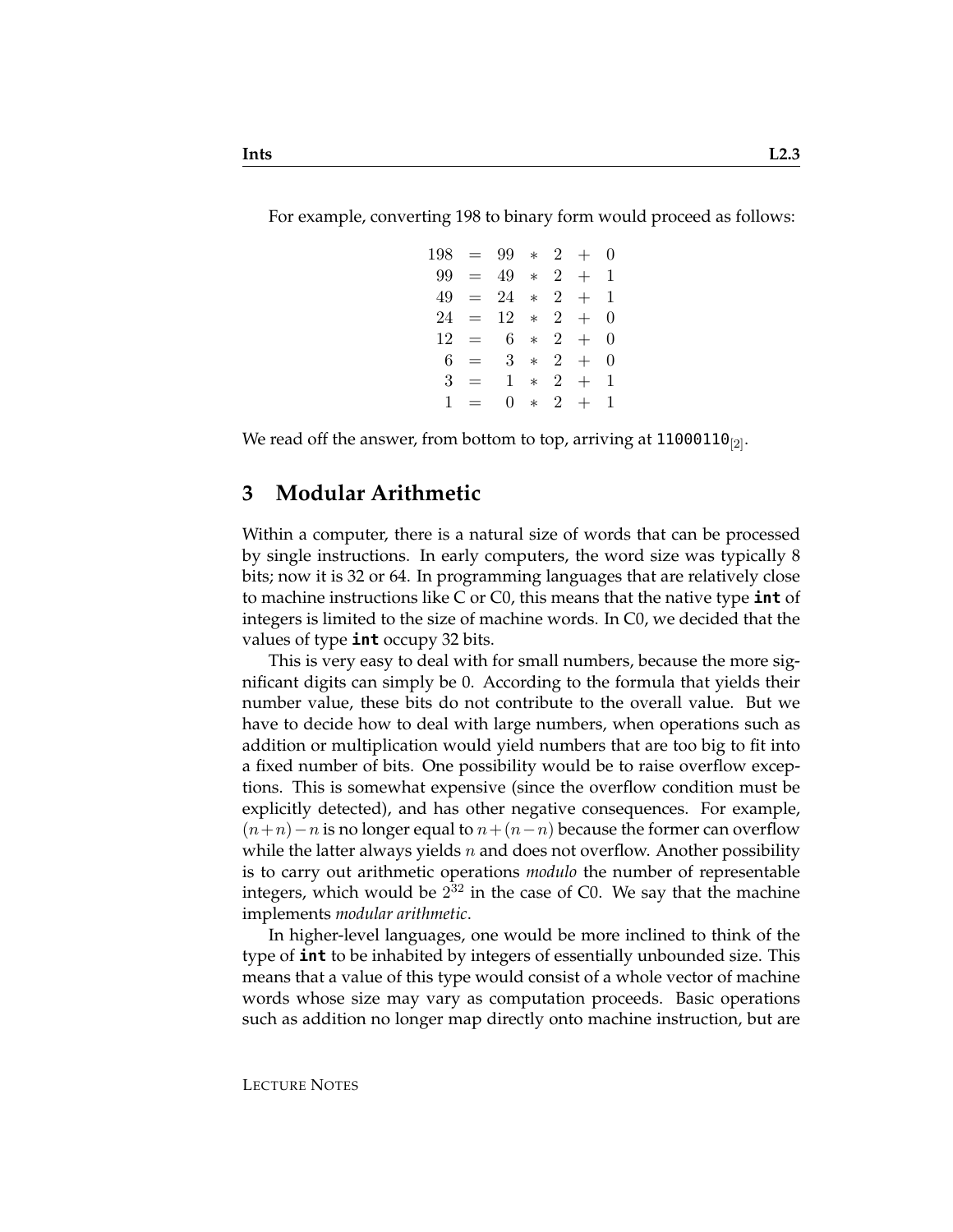implemented by small programs. Whether this overhead is acceptable depends on the application.

Returning to modular arithmetic, the idea is that any operation is carried out modulo  $2^p$  for size p. Even when the modulus is not a power of two, many of the usual laws of arithmetic continue to hold, which makes it possible to write programs confidently without having to worry, for example, about whether to write  $x + (y + z)$  or  $(x + y) + z$ . We have the following properties of the abstract algebraic class of *rings* which are shared between ordinary integers and integers modulo a fixed number n.

| Commutativity of addition       | $x + y = y + x$               |
|---------------------------------|-------------------------------|
| Associativity of addition       | $(x + y) + z = x + (y + z)$   |
| Additive unit                   | $x+0 = x$                     |
| Additive inverse                | $x + (-x) = 0$                |
| Cancellation                    | $-(-x) = x$                   |
| Commutativity of multiplication | $x * y = y * x$               |
| Associativity of multiplication | $(x * y) * z = x * (y * z)$   |
| Multiplicative unit             | $x * 1 = x$                   |
| Distributivity                  | $x * (y + z) = x * y + x * z$ |
| Annihilation                    | $x * 0 = 0$                   |

Some of these laws, such as associativity and distributivity, do *not* hold for so-called *floating point* numbers that approximate real numbers. This significantly complicates the task of reasoning about programs with floating point numbers which we have therefore omitted from C0.

# **4 An Algorithm for Binary Addition**

In the examples, we use arithmetic modulo  $2^4$ , with 4-bit numbers. Addition proceeds from right to left, adding binary digits modulo 2, and using a carry if the result is 2 or greater. For example,

|  |  | $1 \t0 \t1 \t1 = 11$                      |
|--|--|-------------------------------------------|
|  |  | $+$ 1 0 <sub>1</sub> 0 <sub>1</sub> 1 = 9 |
|  |  | (1) 0 1 0 0 = 20 = 4 (mod 16)             |

where we used a subscript to indicate a carry from the right. The final carry, shown in parentheses, is ignored, yielding the answer of 4 which is correct modulo 16.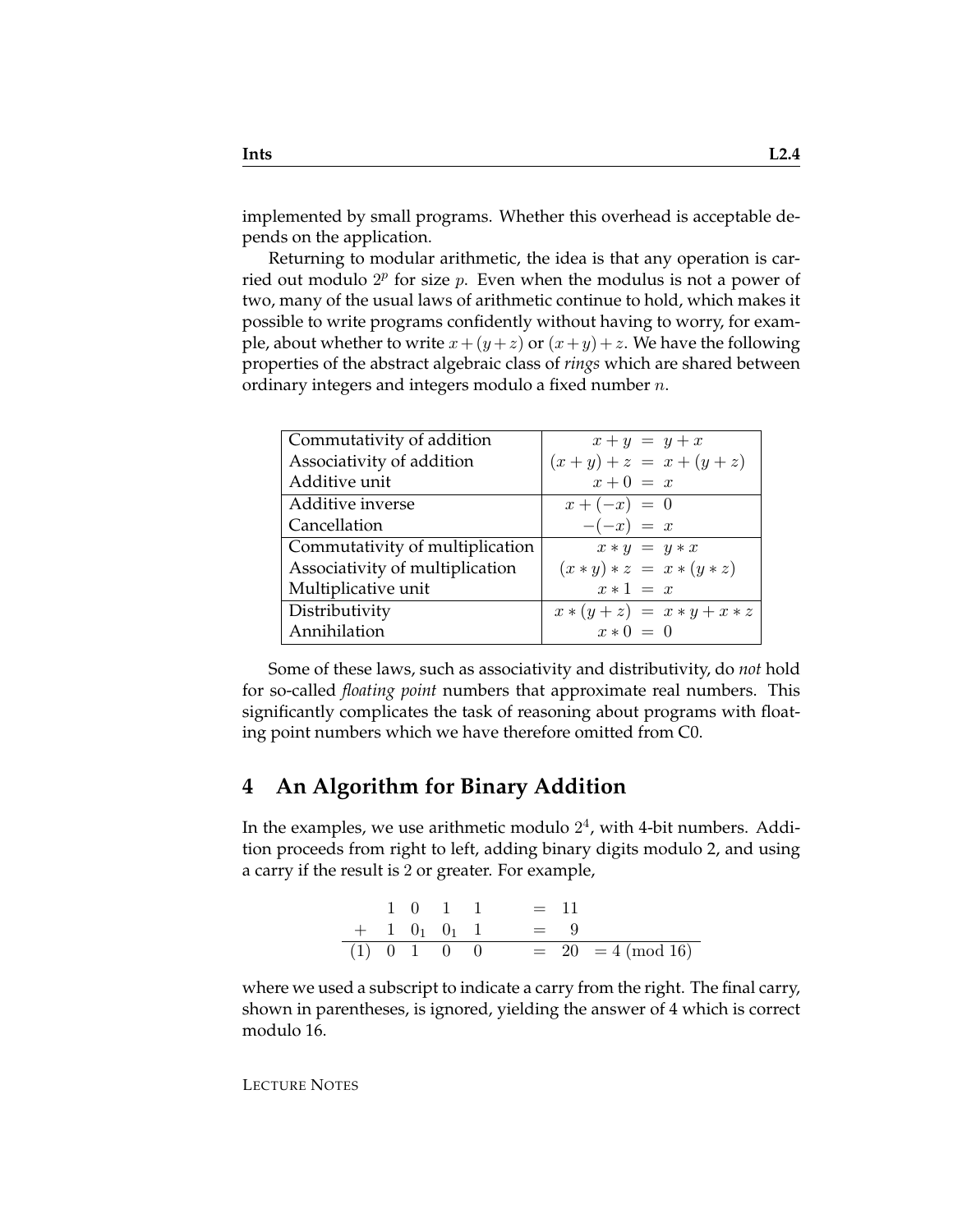This grade-school algorithm is quite easy to implement in software, but it is not suitable for a hardware implementation because it is too sequential. On 32 bit numbers the algorithm would go through 32 stages, for an operation which, ideally, we should be able to perform in one machine cycle. Modern hardware accomplishes this by using an algorithm where more of the work can be done in parallel.

## **5 Two's Complement Representation**

So far, we have concentrated on the representation of natural numbers  $0, 1, 2, \ldots$  In practice, of course, we would like to program with negative numbers. How do we define negative numbers? We define negative numbers as additive inverses:  $-x$  *is the number y such that*  $x + y = 0$ . A crucial observation is that in modular arithmetic, additive inverses already exist! For example,  $-1 = 15 \pmod{16}$  because  $-1 + 16 = 15$ . And  $1+15=16=0$  (mod 16), so, indeed, 15 is the additive inverse of 1 modulo 16.

Similarly,  $-2 = 14 \pmod{16}$ ,  $-3 = 13 \pmod{16}$ , etc. Writing out the equivalence classes of numbers modulo 16 together with their binary representation, we have

| $-16\,$      | 0              | 16 | 0000 |
|--------------|----------------|----|------|
| $-15\,$      | 1              | 17 | 0001 |
| –14          | $\overline{2}$ | 18 | 0010 |
| $-13$        | 3              | 19 | 0011 |
| $^{\rm -12}$ | 4              | 20 | 0100 |
| -11          | 5              | 21 | 0101 |
| $-10\,$      | 6              | 22 | 0110 |
| $^{-9}$      | 7              | 23 | 0111 |
| $-8$         | 8              | 24 | 1000 |
| -7           | 9              | 25 | 1001 |
| -6           | 10             | 26 | 1010 |
| -5           | 11             | 27 | 1011 |
| -4           | 12             | 28 | 1100 |
| –3           | 13             | 29 | 1101 |
| -2           | 14             | 30 | 1110 |
| 1            | 15             | 31 | 1111 |
|              |                |    |      |

At this point we just have to decide which numbers we interpret as positive and which as negative. We would like to have an equal number of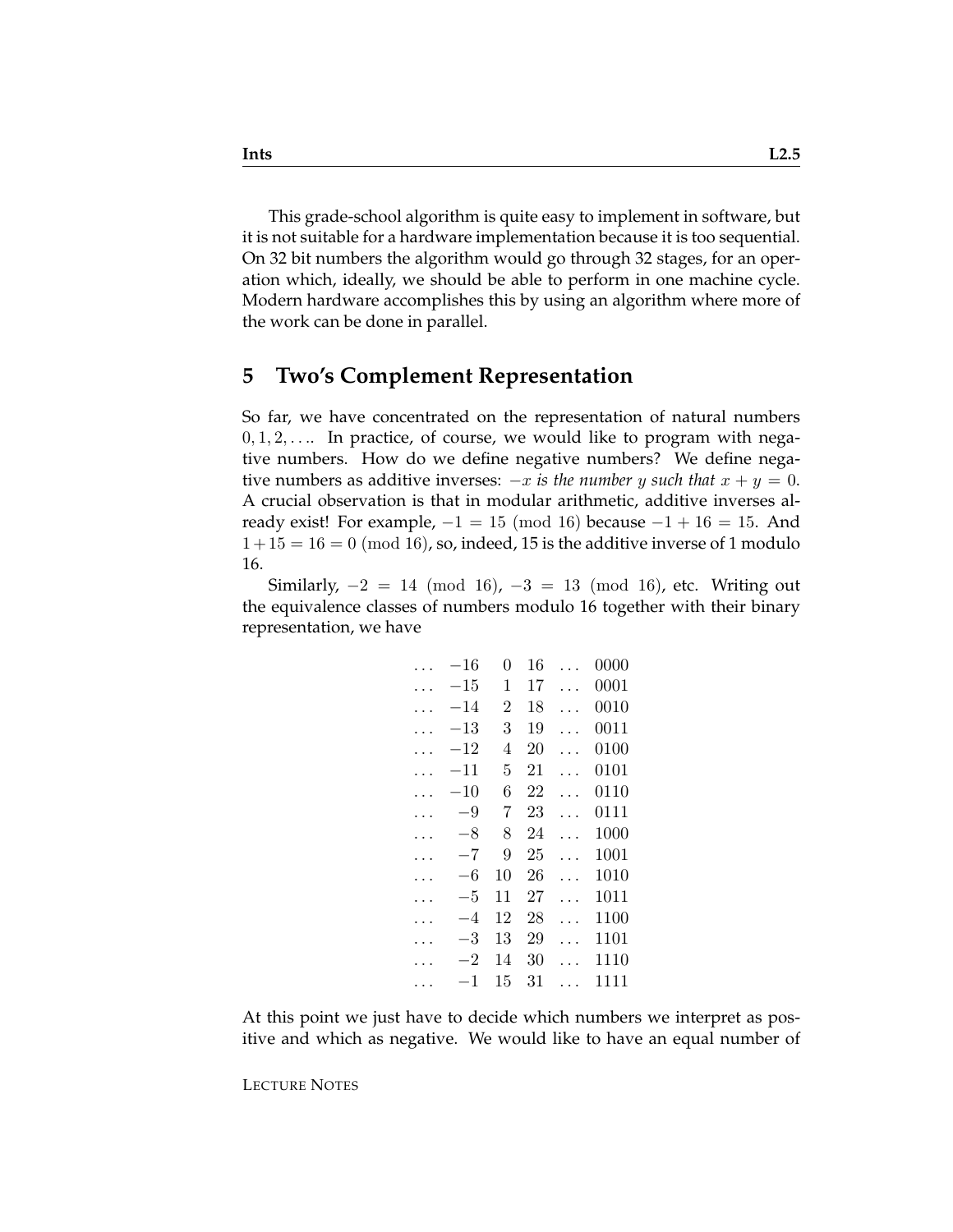positive and negative numbers, where we include 0 among the positive ones. From this consideration we can see that  $0, \ldots, 7$  should be positive and −8, . . . , −1 should be negative and that the highest bit of the 4-bit binary representation tells us if the number is positive or negative.

Just for verification, let's check that  $7 + (-7) = 0 \pmod{16}$ :

|     | $\mathbf{0}$        |                  |                  |          |
|-----|---------------------|------------------|------------------|----------|
| $+$ | $1_1$ $0_1$ $0_1$ 1 |                  |                  |          |
| (1) | $\theta$            | $\left( \right)$ | $\left( \right)$ | $\Omega$ |

It is easy to see that we can obtain  $-x$  from x in the bit representation by first complementing all the bits and then adding 1. In fact, the addition of  $x$ with its bitwise complement (written  $\sim x$ ) always consists of all 1's, because in each position we have a 0 and a 1, and no carries at all. Adding one to the number  $11 \dots 11$  will always result in  $00 \dots 00$ , with a final carry of 1 that is ignored.

These considerations also show that, regardless of the number of bits,  $-1$  is always represented as a string of 1's.

In 4-bit numbers, the maximal positive number is 7 and the minimal negative number is  $-8$ , thus spanning a range of  $16 = 2<sup>4</sup>$  numbers. In general, in a representation with  $p$  bits, the positive numbers go from 0 to  $2^{p-1}$  − 1 and the negative numbers from  $-2^{p-1}$  to −1. It is remarkable that because of the origin of this representation in modular arithmetic, the "usual" bit-level algorithms for addition and multiplication can ignore that some numbers are interpreted as positive and others as negative and still yield the correct answer modulo  $2^p$ .

However, for comparisons, division, and modulus operations the sign does matter. We discuss division below in Section **??**. For comparisons, we just have to properly take into account the highest bit because, say,  $-1 =$ 15 (mod 16), but  $-1 < 0$  and  $0 < 15$ .

## **6 Hexadecimal Notation**

In C0, we use 32 bit integers. Writing these numbers out in decimal notation is certainly feasible, but sometimes awkward since the bit pattern of the representation is not easy to discern. Binary notation is rather expansive (using 32 bits for one number) and therefore difficult to work with. A good compromise is found in *hexadecimal notation*, which is a representation in base 16 with the sixteen digits 0–9 and  $A-F$ . "Hexadecimal" is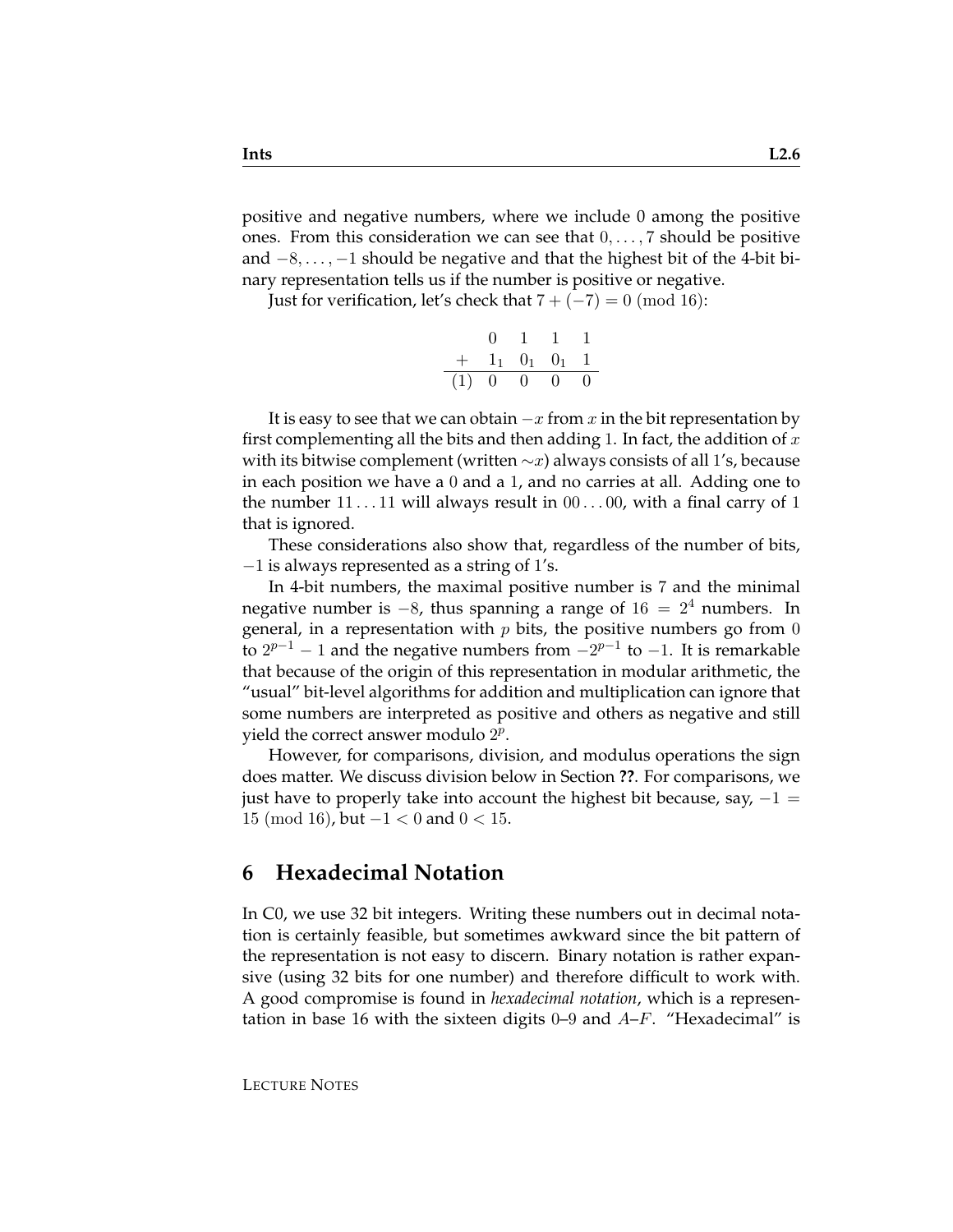often abbreviated as "hex". In the concrete syntax of C0 and C, hexadecimal numbers are preceded by 0x in order to distinguish them from decimal numbers.

| binary | hex            | decimal |
|--------|----------------|---------|
| 0000   | 0x0            | 0       |
| 0001   | 0x1            | 1       |
| 0010   | 0x2            | 2       |
| 0011   | 0x3            | 3       |
| 0100   | 0x4            | 4       |
| 0101   | 0x5            | 5       |
| 0110   | 0x6            | 6       |
| 0111   | 0x7            | 7       |
| 1000   | 0x8            | 8       |
| 1001   | 0x9            | 9       |
| 1010   | 0xA            | 10      |
| 1011   | 0xB            | 11      |
| 1100   | 0xC            | 12      |
| 1101   | 0xD            | 13      |
| 1110   | $0\mathrm{xE}$ | 14      |
| 1111   | 0xF            | 15      |

Hexadecimal notation is convenient because most common word sizes (8 bits, 16 bits, 32 bits, and 64 bits) are multiples of 4. For example, a 32 bit number can be represented by eight hexadecimal digits. We can even do a limited amount on arithmetic on them, once we get used to calculating modulo 16. Mostly, though, we use hexadecimal notation when we use bitwise operations rather than arithmetic operations.

## **7 Useful Powers of 2**

The drive to expand the native word size of machines by making circuits smaller was influenced by two different considerations. For one, since the bits of a machine word (like 32 or 64) are essentially treated in parallel in the circuitry, operations on larger numbers are much more efficient. For another, we can address more memory directly by using a machine word as an address.

A useful way to relate this to common measurements of memory and storage capacity is to use

$$
2^{10} = 1024 = 1K
$$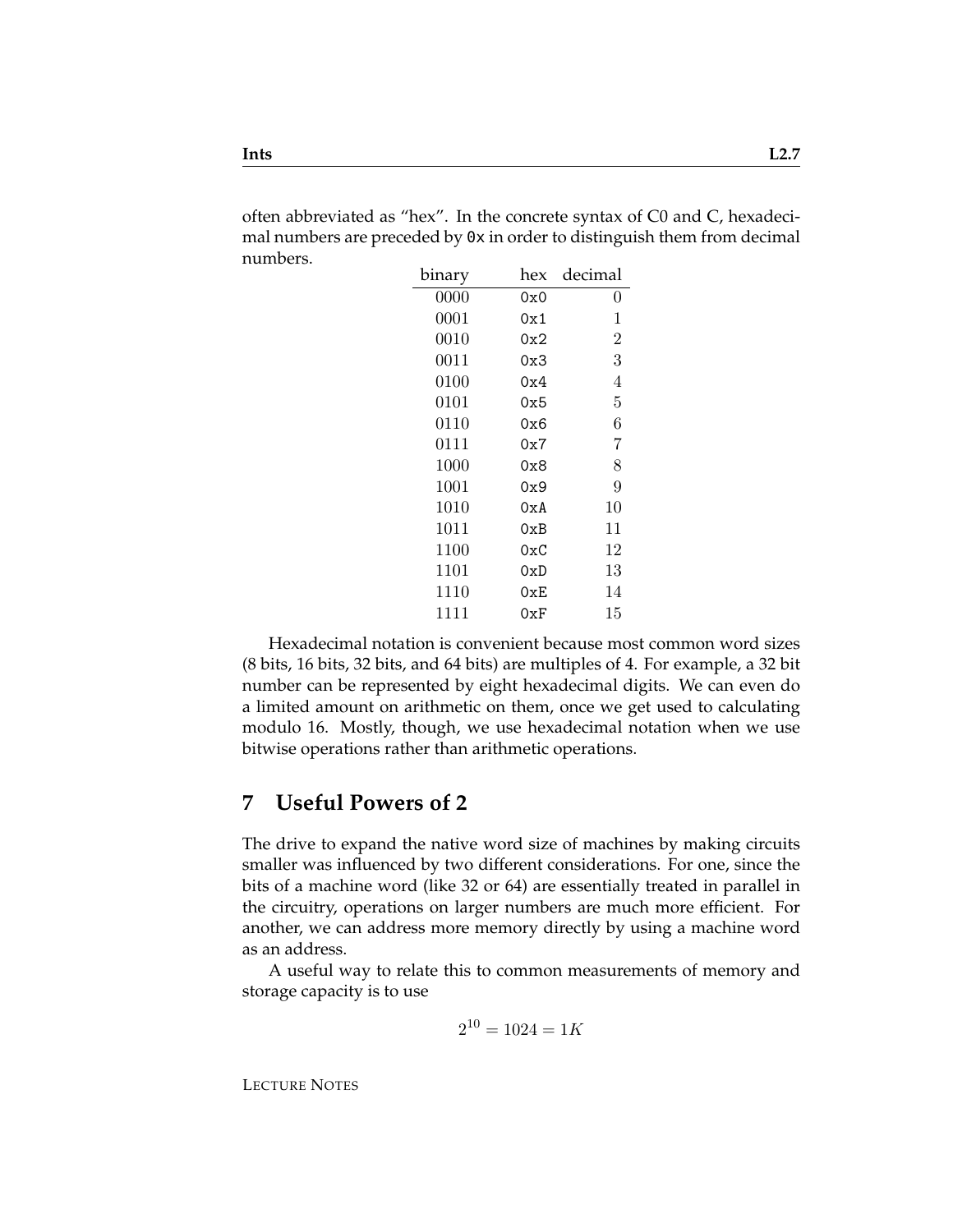Note that this use of " $1K$ " in computer science is slightly different from its use in other sciences where it would indicate one thousand (1, 000). If we want to see how much memory we can address with a 16 bit word we calculate

$$
2^{16} = 2^6 \times 2^{10} = 64K
$$

so roughly 64K cells of memory each usually holding a byte which is 8 bits wide). We also have

$$
2^{20} = 2^{10} \times 2^{10} = 1,048,576 = 1M
$$

(pronounced "1 Meg") which is roughly 1 million and

$$
2^{30} = 2^{10} \times 2^{10} \times 2^{10} = 1,073,741,824 = 1G
$$

(pronounced "1 Gig") which is roughly 1 billion.

In a more recent processor with a word size of 32 we can therefore address

$$
2^{32} = 2^2 \times 2^{10} \times 2^{10} \times 2^{10} = 4GB
$$

of memory where "GB" stands for Gigabyte.

The next significant number would be  $1024GB$  which would be  $1TB$ (Terabyte).

## **8 Bitwise Operations on Ints**

Ints are also used to represent other kinds of data. An example, explored in the first programming assignment, is colors (see Section **??**). The so-called *ARGB* color model divides an int into four 8-bit quantities. The highest 8 bits represent the opaqueness of the color against its background, while the lower 24 bits represent the intensity of the red, green and blue components of a color. Manipulating this representation with addition and multiplication is quite unnatural; instead we usually use bitwise operations.

The bitwise operations are defined by their action on a single bit and then applied in parallel to a whole word. The tables below define the meaning of *bitwise and* &, *bitwise exclusive or* ^ and *bitwise or* |. We also have *bitwise negation* ~ as a unary operation.

|   | And |  |                     | <b>Exclusive Or</b> |  | ( )r |  |        | Negation |  |
|---|-----|--|---------------------|---------------------|--|------|--|--------|----------|--|
| ଟ |     |  | $\hat{\phantom{a}}$ |                     |  |      |  | $\sim$ |          |  |
|   |     |  |                     |                     |  |      |  |        |          |  |
|   |     |  |                     |                     |  |      |  |        |          |  |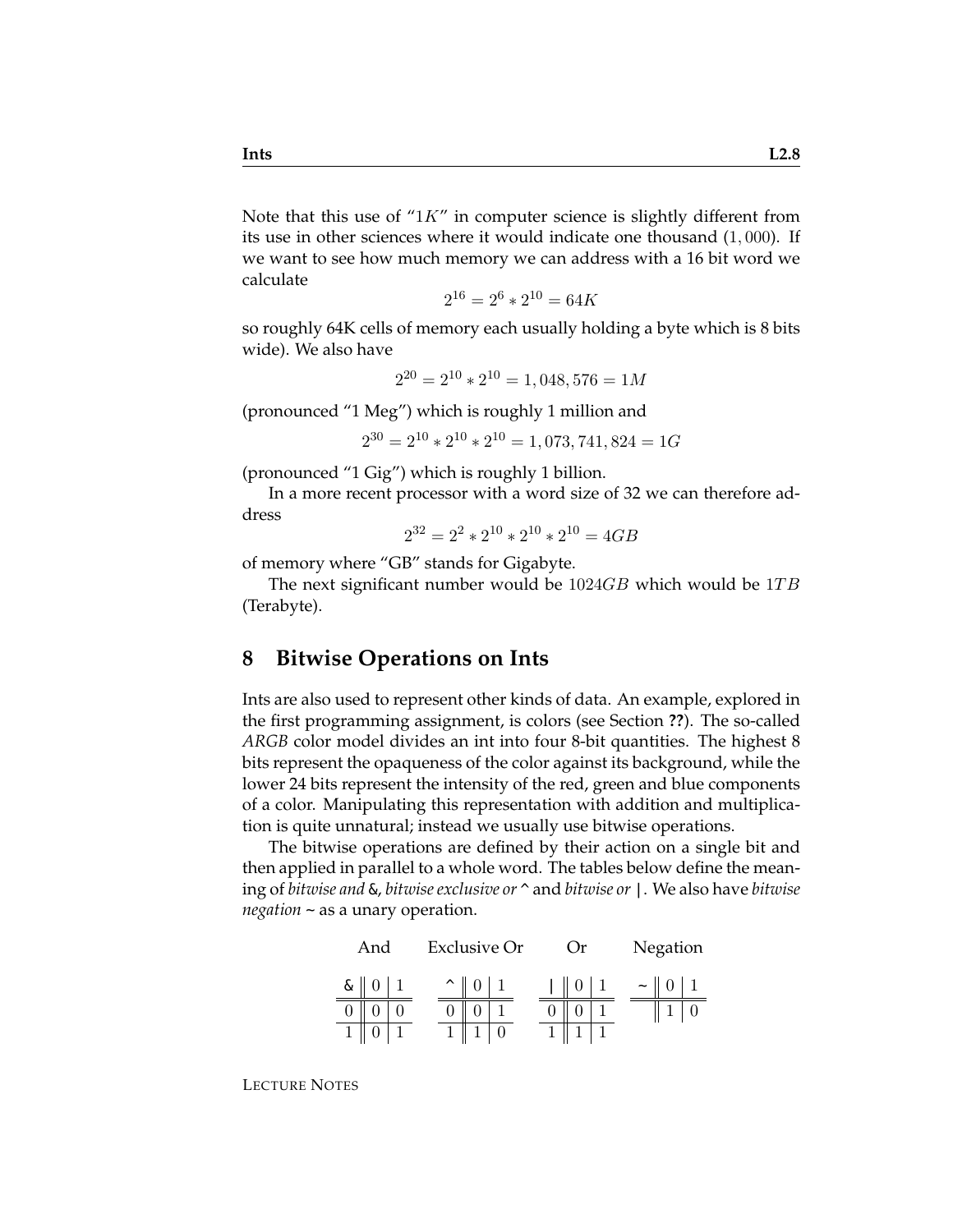#### **9 Integer Division and Modulus**

The division and modulus operators on integers are somewhat special. As a multiplicative inverse, division is not always defined, so we adopt a different definition. We write  $x/y$  for *integer division* of x by y and  $x\%y$  for *integer modulus*. The two operations must satisfy the property

$$
(x/y) * y + (x\%y) = x
$$

so that  $x\%y$  is like the remainder of division. The above is not yet sufficient to define the two operations. In fact,  $x/y = 0$  and  $x\%y = x$  for all x and y would satisfy this property, but this is clearly not what we want. In addition we say that  $0 \leq |x\%y| < |y|$ . Still, this leaves open the possibility that the modulus is positive or negative when  $y$  does not divide  $x$  evenly. We fix this by stipulating that integer division truncates its result towards zero. This means that the modulus must be negative if  $x$  is negative and there is a remainder, and it must be positive if x is positive. Thus,  $7\%5 = 2$  and  $-7\%5 = -2.$ 

Another way to satisfy the above property under the constraint that  $0 \leq |x\%y| < |y|$  is for  $x\%y$  to always be non-negative, which means that  $x/y$  would always truncate down (towards  $-\infty$ ). With such definition, these two operations are called quotient and remainder, respectively. In C0, x/y and x%y implement integer division and integer modulus. There are no primitive operators in C0 for quotient and remainder, but they can be implemented with the ones at hand.

Of course, the above constraints are impossible to satisfy when  $y = 0$ , because  $0 \leq |x\%0| < |0|$  is impossible. But division by zero is defined to raise an error, and so is the modulus.

#### **10 Shifts**

We also have some hybrid operators on ints, somewhere between bit-level and arithmetic. These are the *shift* operators. We write  $x \leq k$  for the result of shifting x by k bits to the left, and  $x \gg k$  for the result of shifting x by k bits to the right. In both cases, the value of  $k$  must be between 0 (inclusive) and 32 (exclusive) – any other value is an arithmetic error like division by zero. We assume below that  $k$  is in that range.

The left shift,  $x \ll k$  (for  $0 \leq k < 32$ ), fills the result with zeroes on the right, so that bits  $0, \ldots, k-1$  will be 0. Every left shift corresponds to a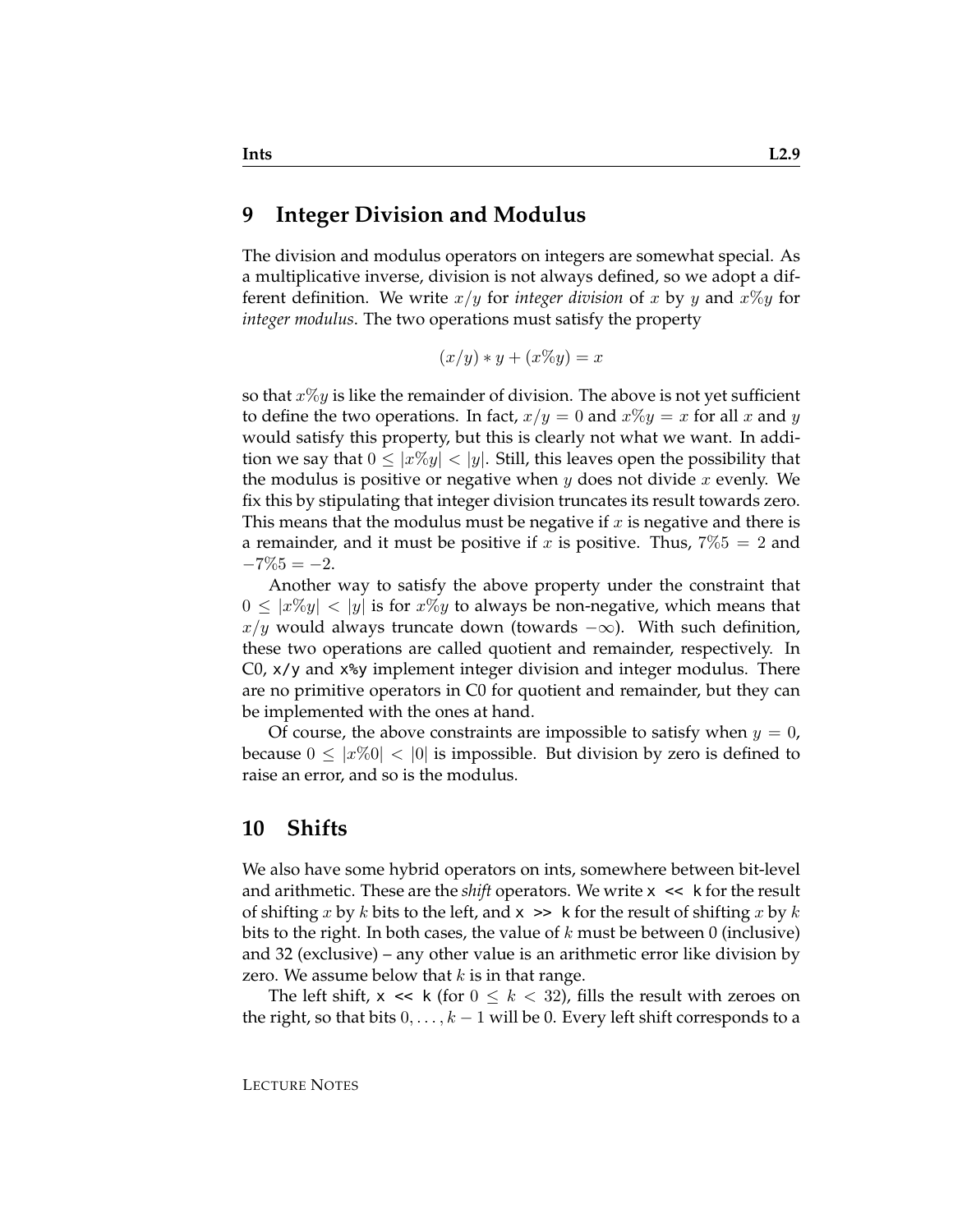multiplication by 2 so x  $\prec$  k returns  $x * 2^k$  (modulo  $2^{32}$ ). We illustrate this with 8-bit numbers.



The right shift,  $x \gg k$  (for  $0 \le k < 32$ ), copies the highest bit while shifting to the right, so that bits  $31, \ldots, 32 - k$  of the result will be equal to the highest bit of  $x$ . If viewing  $x$  as an integer, this means that the sign of the result is equal to the sign of  $x$ , and shifting  $x$  right by  $k$  bits corresponds to integer division by  $2^k$  except that it truncates towards  $-\infty$ . For example,  $-1$  >>  $1 == -1$ .



LECTURE NOTES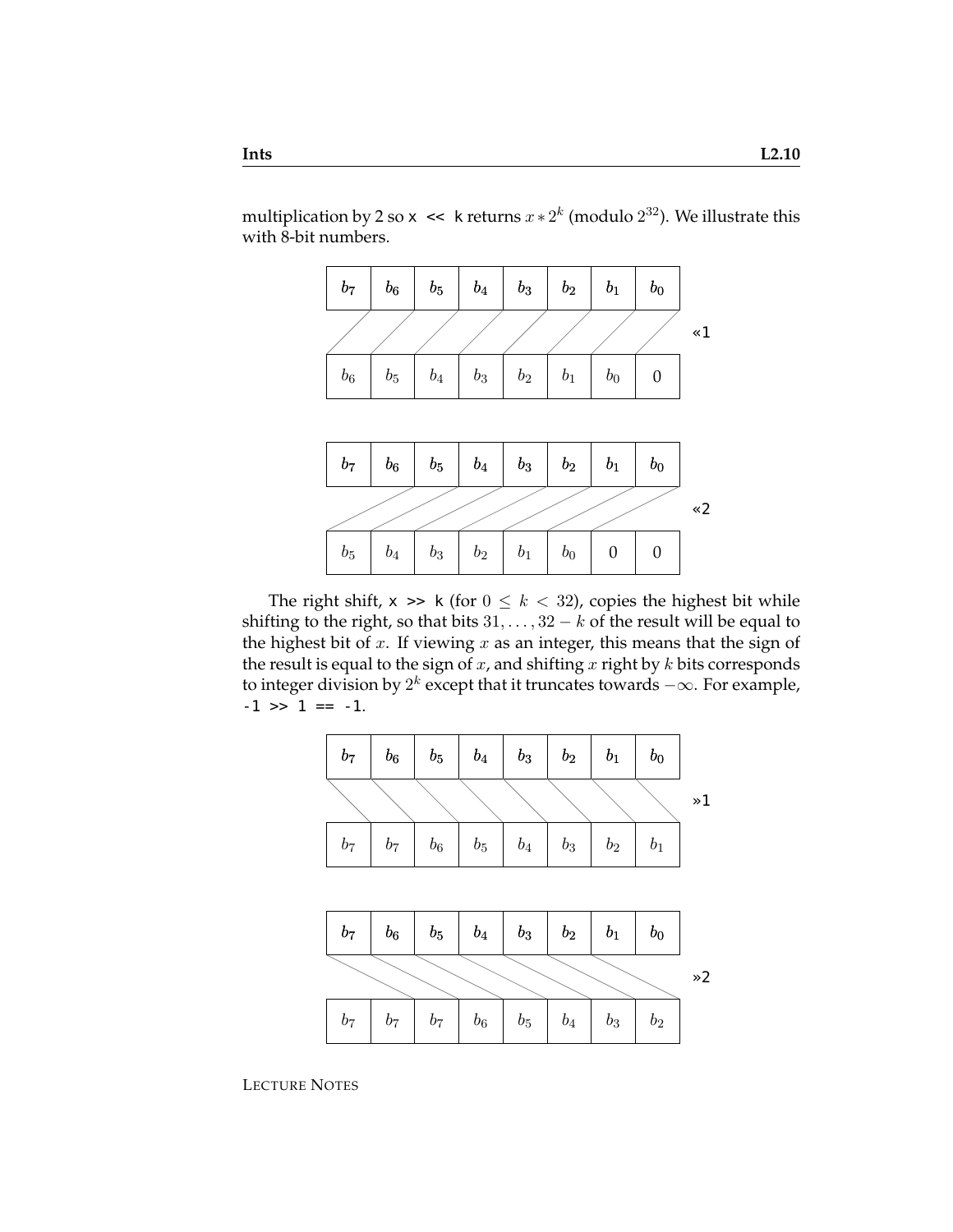## **11 Representing Colors**

As a small example of using the bitwise interpretation of ints, we consider colors. Colors are decomposed into their primary components red, green, and blue; the intensity of each uses 8 bits and therefore varies between 0 and 255 (or 0x00 and 0xFF). We also have the so-called α*-channel* which indicates how opaque the color is when superimposed over its background. Here, 0xFF indicates completely opaque, and 0x00 completely transparent.

For example, to extract the intensity of the red color in a given pixel  $p$ , we could compute ( $p \gg 16$ ) & 0xFF. The first shift moves the red color value into the bits 0–7; the bitwise and masks out all the other bits by setting them to 0. The result will always be in the desired range, from 0–255.

Conversely, if we want to set the intensity of green of the pixel  $p$  to the value of g (assuming we already have  $0 \leq g \leq 255$ ), we can compute (p & 0xFFFF00FF) | (g  $\ll$  8). This works by first setting the green intensity to 0, while keep everything else the same, and then combining it with the value of  $q$ , shifted to the right position in the word.

For more on color values and some examples, see Assignment 1.